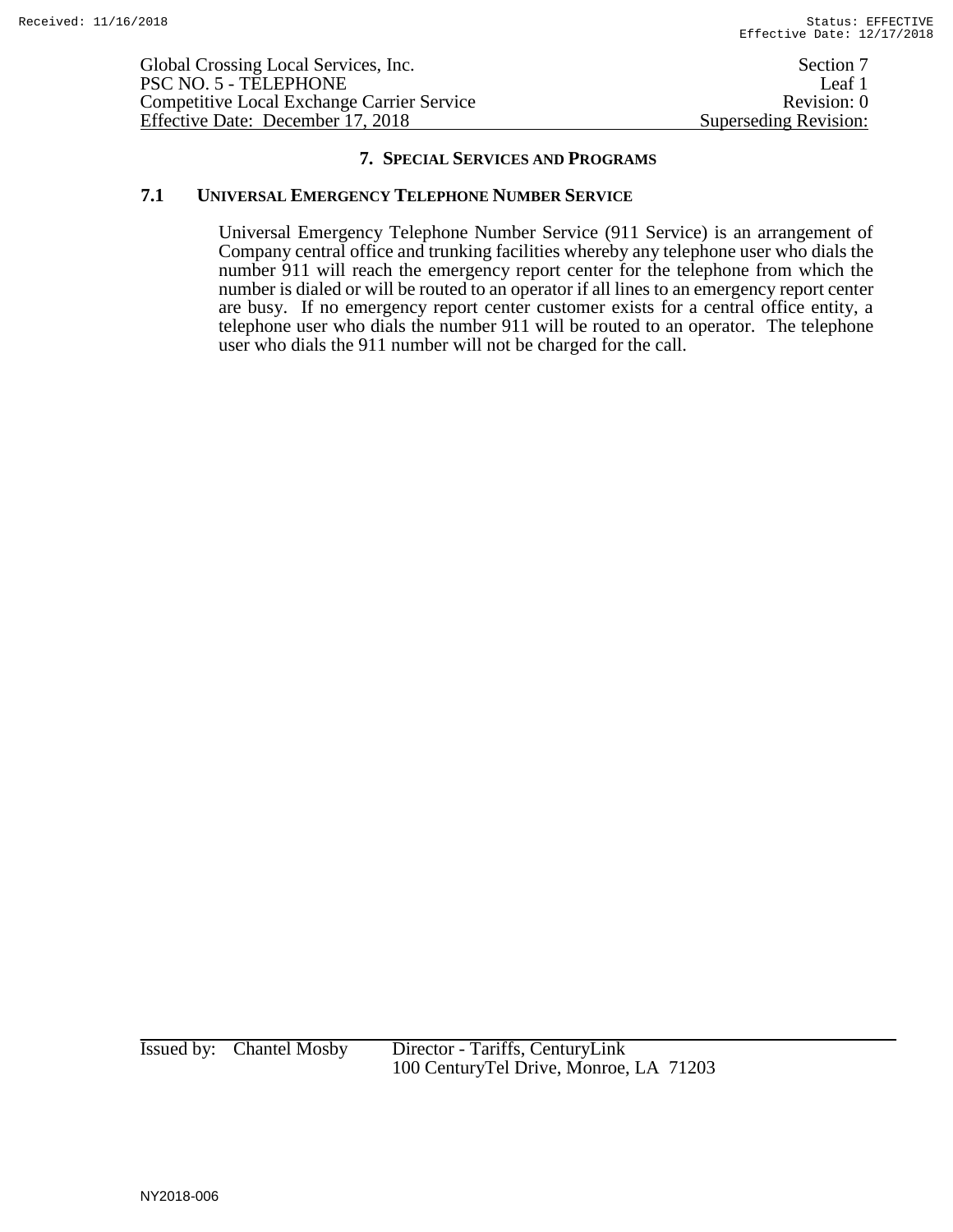#### **7. SPECIAL SERVICES AND PROGRAMS**

## **7.2 NEW YORK RELAY SERVICE**

#### **7.2.1 GENERAL**

The Company will provide access to a telephone relay center for New York Relay Service. The service permits telephone communications between hearing and/or speech impaired individuals who must use a Telecommunications Device for the Deaf (TDD) or a Teletypewriter (TTY) and individuals with normal hearing and speech. The Relay Service can be reached by dialing an 800 number. Specific 800 numbers have been designated for both impaired and non-impaired customers to use.

## **7.2.2 REGULATIONS**

- A. Only intrastate calls can be completed using the New York Relay Service under the terms and conditions of this tariff.
- B. Charges for calls placed through the Relay Service will be billed as if direct distance dialed (DDD) from the point of origination to the point of termination. The actual routing of the call does not affect billing.
- C. Calls through the Relay Service may be billed to a third number only if that number is within New York State. Calls may also be billed to calling cards issued by the Company or other carriers who may choose to participate in this service.